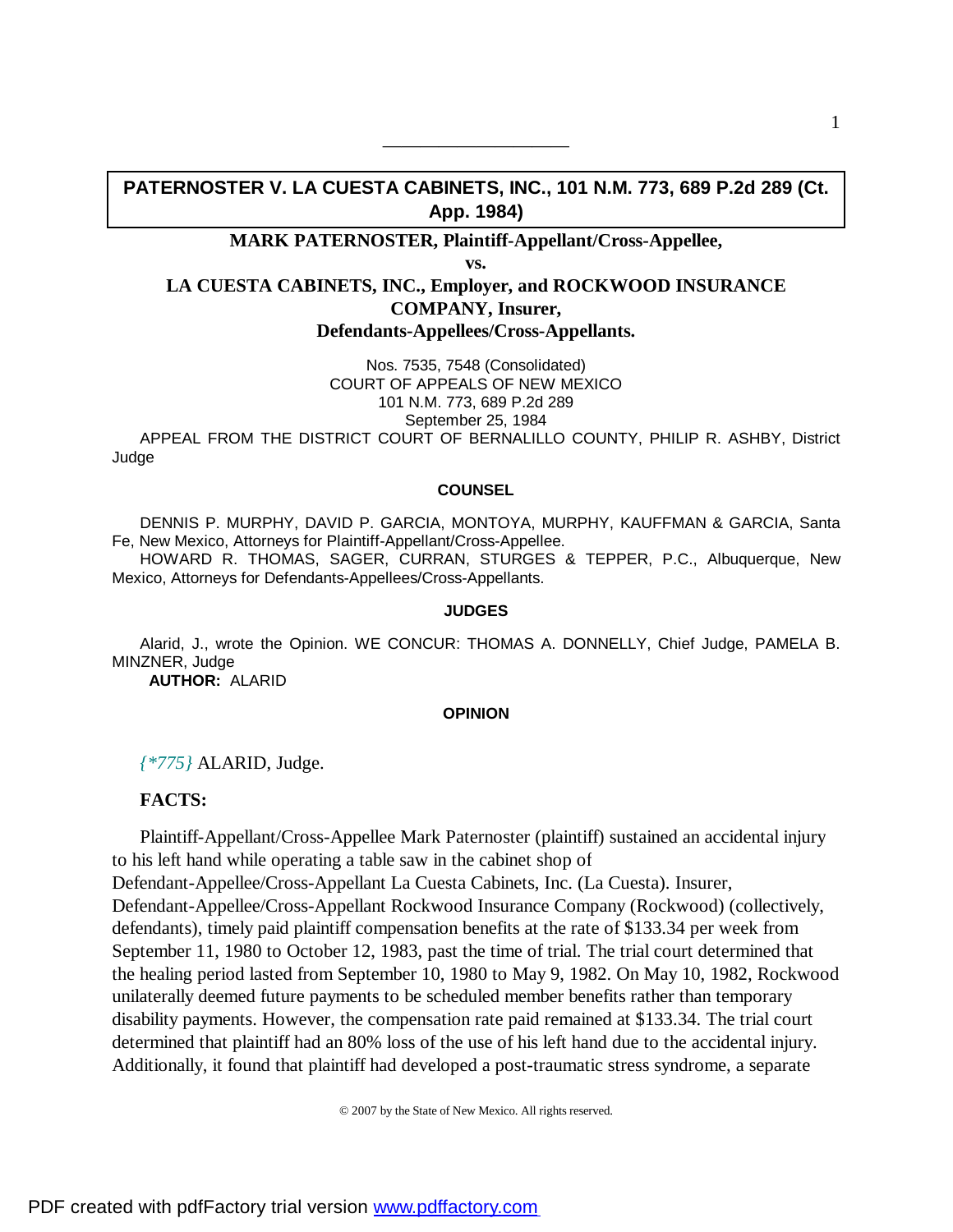and distinct injury to his body as a whole. Also, the trial court found that La Cuesta failed to provide recognized safety devices.

The trial court concluded that after May 9, 1982 plaintiff was 20% disabled and, together with the 10% safety device penalty, was only entitled to receive \$29.33, which is 22% of \$133.34. The court then discussed a credit which was to be given in its judgment:

2. Plaintiff is awarded weekly benefits at the rate of Twenty Nine Dollars and Thirty Three Cents (\$29.33) per week from May 9, 1982 until further order of the Court for a period not to exceed six  $\frac{\times 776}{$  hundred (600) weeks from September 10, 1980 subject to the following credits:

a) Defendants are awarded credit for total temporary disability payments paid from September 10, 1980 to May 9, 1982 for eighty six (86) weeks and four (4) days.

b) Defendants are awarded a credit for seventy four (74) weeks compensation benefits in the amount of Twenty Nine Dollars and Thirty Three Cents (\$29.33) per week paid to Plaintiff on May 10, 1982 to October 12, 1983.

c) Defendants are awarded a credit against future weekly compensation benefits which may be payable to Plaintiff in the amount of Seven Thousand Six Hundred Ninety Six Dollars and Seventy Four Cents (\$7,696.74) as the overpayment made by Defendants to Plaintiff from May 10, 1982 to October 12, 1983.

Both plaintiff and defendants interpret the judgment to mean that plaintiff will not receive any weekly benefits until \$7,696.74 worth of credits have accrued to repay defendants for their prejudgment overpayments. According to the plaintiff, he has received no benefits since October 12, 1983, and, by the terms of the judgment, if he remains disabled to the extent of 20%, he will receive no weekly benefits for a period of more than five years.

While it is not clear from the judgment that the credit is to be applied in the manner assumed by the parties, it is clear that the court granted some form of credit for the overpayment made between May 10, 1982 and October 12, 1983. On appeal, plaintiff raises an issue of first impression: whether an employer or his insurer (employer) are entitled to a credit against the amount of worker's compensation benefits ordered by the court for overpayment of compensation benefits prior to judgment; and, if so, whether the credit should be applied on a dollar-for-dollar basis or on another basis. We hold that an employer is entitled to a credit for overpayments made in good faith by mistake. Notwithstanding our conclusion that a credit is available, we reject the credit awarded below, which resulted in the immediate termination of post-judgment benefits, and remand for determination of a credit in accordance with the guidelines discussed in this opinion.

On cross-appeal, La Cuesta and Rockwood raise three issues. They argue: (1) that the case should have been dismissed for premature filing; (2) that the trial court's award of attorney fees was improper; and (3) that costs were awarded without proper notice to defendants pursuant to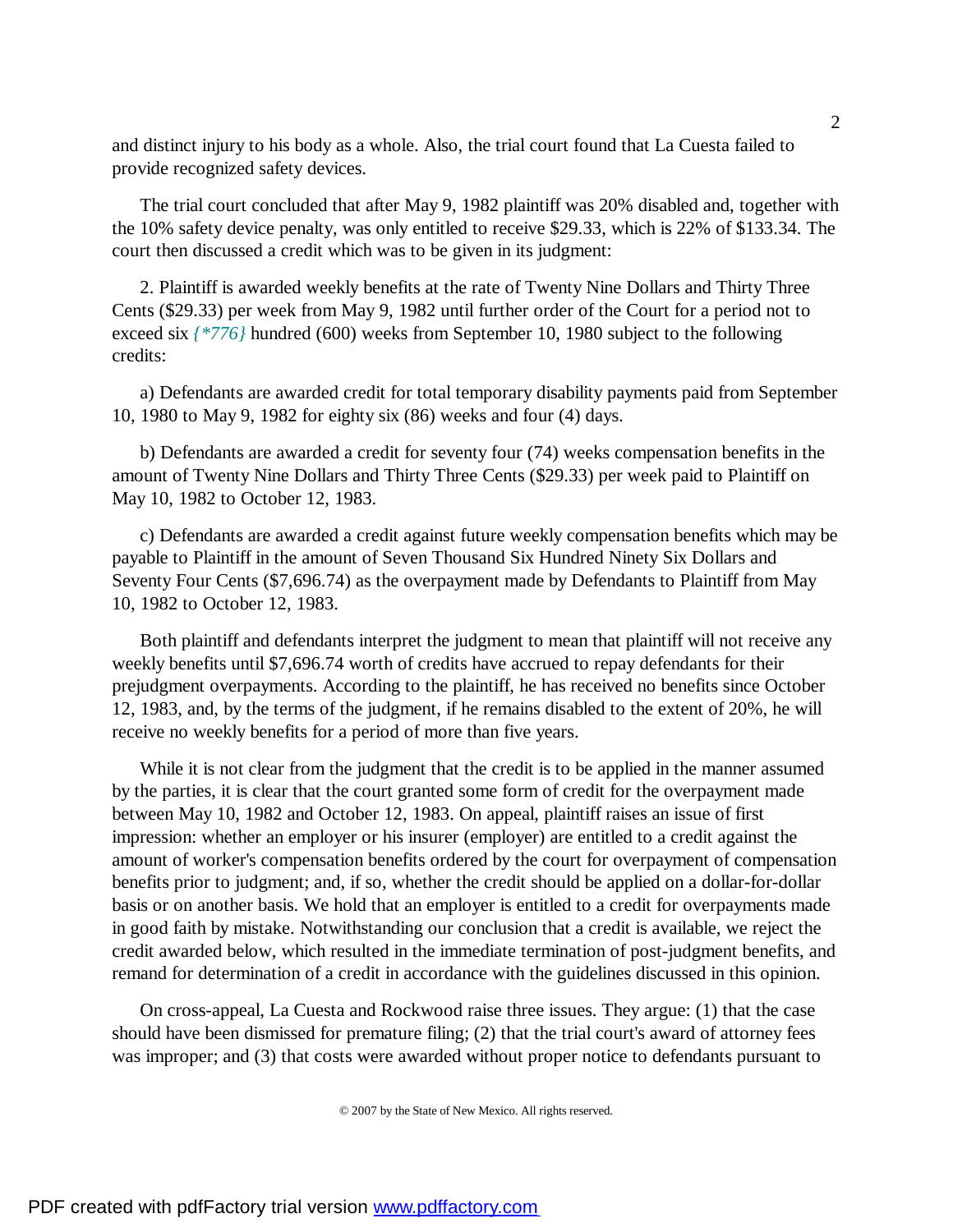NMSA 1978, Civ.P. Rule 54(d) (Repl. Pamp.1980). We affirm the trial court on all of these issues.

### **DISCUSSION**

## I. **Credit for Overpayment**

We note at the outset that New Mexico does not provide a statutory section in the Workmen's Compensation Act (Act), NMSA 1978, Sections 52-1-1 to -69 (Orig. Pamp. and Cum. Supp.1984), which deals with the question of overpayment of prejudgment compensation benefits. While we normally would look to the Act for the rights, remedies, and procedures to be applied in any given case, **Security Insurance Co. of Hartford v. Chapman,** 88 N.M. 292, 540 P.2d 222 (1975), we are provided no direction with regard to the availability of overpayment credit. However, where no guidance is given, "fundamental fairness" must be our guideline. **Transport Indemnity Co. v. Garcia,** 89 N.M. 342, 552 P.2d 473 (Ct. App.1976).

Other jurisdictions do make available a credit for prejudgment overpayments. One approach, by statute, is to provide a dollar-for-dollar credit against future disability payments under circumstances similar to the present case. **Belam Florida Corp. v. Dardy,** 397 So.2d 756 (Fla. App.1981). Another approach, under statutory authorization, has mandated that dollar-for-dollar credit is not to be applied to reduce the amount of the periodic payments. Instead, dollar-for-dollar credit is applied to reduce the period for which compensation is due and still maintain the periodic level *{\*777}* of payment. **Dodgen v. St. Paul Fire & Marine Insurance Co.,** 138 Ga. App. 499, 227 S.E.2d 64 (1976) (decided under pre-1978 statute); **Jacks v. Banister Pipelines America,** 418 So.2d 524 (La.1982) (decided under pre-1983 statute).

Some jurisdictions, even in the absence of statutory authority, provide a dollar-for-dollar credit against future disability payments for earlier overpayments in benefits. **Wilson Food Corp. v. Cherry,** 315 N.W.2d 756 (Iowa 1982); **Hudson v. Kaiser Steel Corp.,** 662 P.2d 29 (Utah 1983). In **Cherry,** such a credit resulted in a reduction of the compensation period. In **Hudson,** the credit resulted in the termination of all future periodic payments because the large overpayment actually exceeded the amount of future compensation due under the award.

Perhaps the clearest rationale for the application of credit is found in **Western Casualty & Surety Co. v. Adkins,** 619 S.W.2d 502, 503-04 (Ky. App.1981), where the Kentucky Court of Appeals concluded:

In our view, the voluntary payment of compensation benefits during the pendency of [compensation] proceedings... is a matter of great importance to an injured worker and should not be discouraged. Any statutory interpretation which would penalize an employer who voluntarily makes weekly payments to an injured employee in excess of his ultimate liability would certainly discourage voluntary payment by his employers and would therefore constitute a disservice to injured workers generally.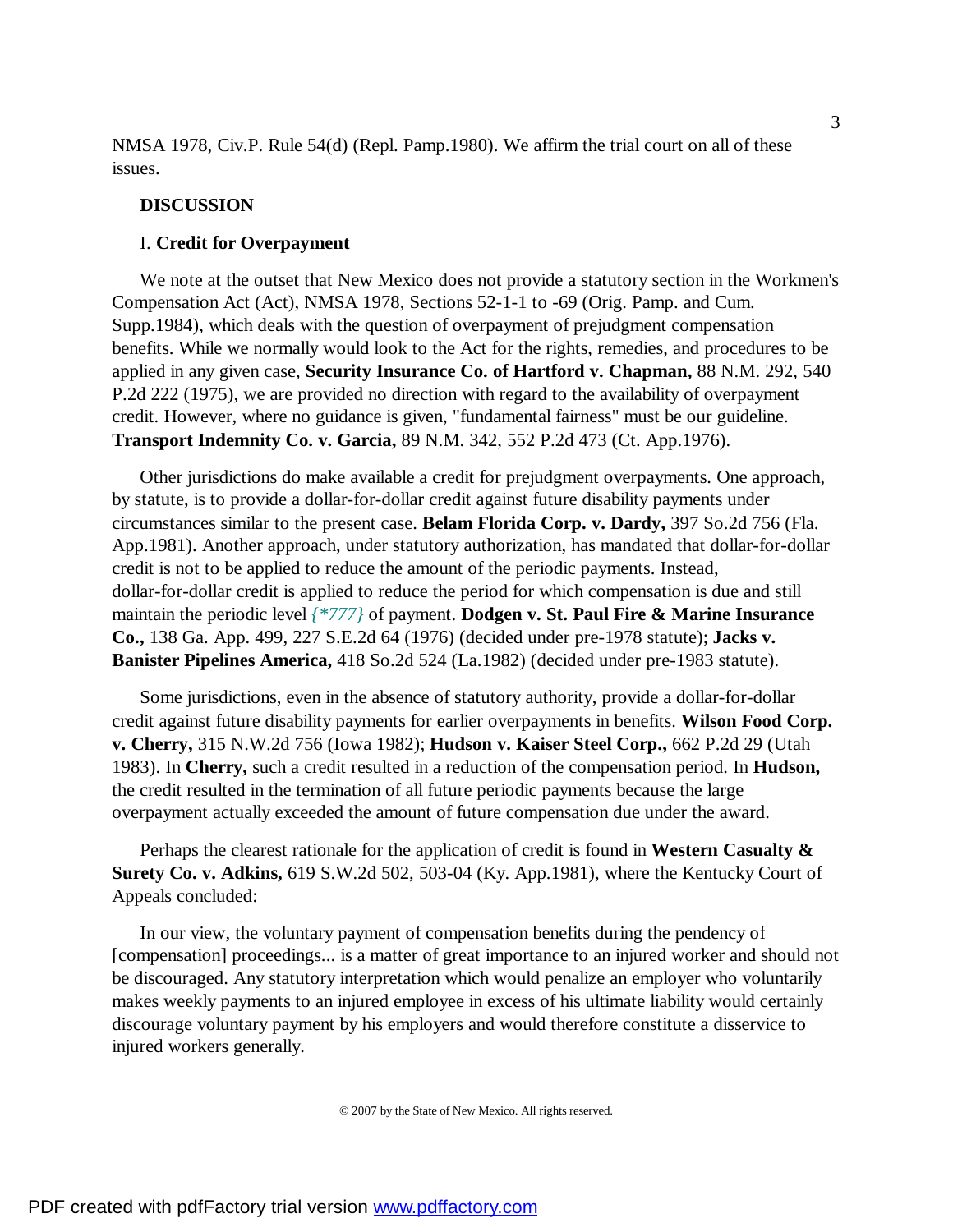Underlying all these cases is the recognition that a substantial benefit accrues to an employee where the employer makes prejudgment payments under the good faith belief that he (the employer) is discharging his obligation under workmen's compensation law. We agree with the policy of encouraging voluntary, prejudgment payments. The employer, in so making these payments, furthers the prime goal of the Act, which is to protect an employee against want, and to prevent an employee from becoming a public charge. **Boughton v. Western Nuclear, Inc.,** 99 N.M. 723, 663 P.2d 382 (Ct. App.1983). Using "fundamental fairness" as our guideline, therefore, we believe it equitable to acknowledge, in some fashion, the employer's prejudgment payment contribution. We conclude that a credit is appropriate for overpayments made under the employer's good faith belief that he is discharging his statutory obligation. In so concluding, we presuppose that the prejudgment overpayments are intended by the employer to be compensation payments, and not a mere gratuity. If, from the circumstances of the individual case, it is found that an employer intended to offer a gratuity to the employee, obviously no credit would then be forthcoming. **See Roybal v. County of Santa Fe,** 79 N.M. 99, 440 P.2d 291 (1968).

Our next concern involves the manner in which the credit is to be applied. The trial court, in ordering the credit, found **Smith v. Trailways Bus System,** 96 N.M. 79, 628 P.2d 324 (Ct. App.1981), controlling. We disagree that **Smith** is dispositive of the issue. **Smith** dealt with the application of Section 52-1-47(D) of the Act, which addresses the limitation on benefits for successive injuries to the same member, or function. The court, relying on **Gurule v. Albuquerque-Bernalillo County Economic Opportunity Board,** 84 N.M. 196, 500 P.2d 1319 (Ct. App.1972), interpreted the statute to prohibit benefits for a subsequent injury where those benefits would duplicate benefits for a prior injury to the same member or function. The court then affirmed the trial court's reduction of a 1980 benefits award by the amount of a previous award covering the same period of weeks. **Smith,** 96 N.M. at 83, 628 P.2d 324. Credit was not granted for an employer's voluntary overpayment of prejudgment benefits. There was no overpayment issue involved in **Smith** upon which the court focused. The court merely affirmed a modification of a subsequent award designed to eliminate the overlap in benefits between the subsequent award and a prior award.

We assume, as the parties have assumed, that the trial court interpreted **Smith** as *{\*778}* applying a dollar-for-dollar credit against future payments, with the result that no benefits would be available to plaintiff until the overpayment is recaptured. However, this is an erroneous interpretation of the application of credit in **Smith.** In fact, the trial court in **Smith** actually computed the potential value of the subsequent award based on the number of weeks of available benefits, and then proceeded to reduce that value by the amount still to be paid under the prior judgment. **Id.** The effect was to prorate the duplicate amount of the prior judgment over the remaining number of weeks under the subsequent award. this proration served to reduce the weekly periodic payments; but it did not serve to terminate payments as does the application of credit in the present case.

Unless the overpayment equals or exceeds the value of the compensation award, a situation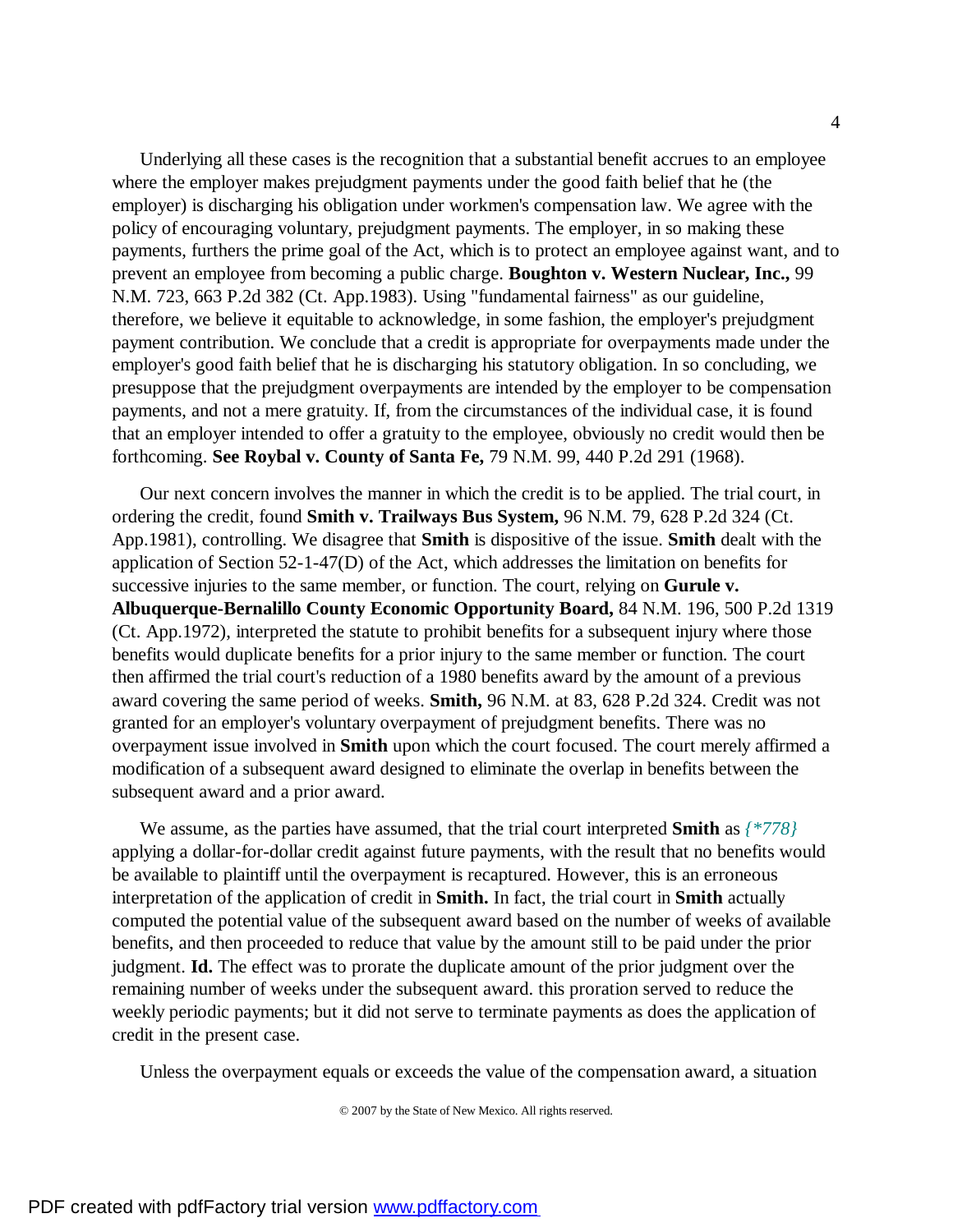which is not before us and as to which we explicitly reserve judgment, an award of credit should be fashioned to avoid immediate termination of benefits because such termination violates the central scheme of the Act. In order to achieve the goal of protecting an employee against want, and preventing his dependence on the public rolls, **Boughton v. Western Nuclear, Inc.,** the Act creates a scheme whereby an injured worker who is partially disabled shall be entitled to receive periodic compensation benefits for a period of up to 600 weeks, for as long as he remains disabled. Section 52-1-42. The Act orders that disability payments be made by employers at regular intervals during the continuance of the disability. Section 52-1-38(A). Furthermore, such payments are to be made in an installment form, with the first installment to be paid not later than thirty-one days after the occurrence of the disability, and remaining installments to be paid twice a month at intervals not more than sixteen days apart. Section 52-1-30(A). Awards of a lump sum payment, which discharges an employer's liability for compensation, are considered the exception under the Act, rather than the rule. Section 52-1-30(B); **Arther v. Western Co. of North America,** 88 N.M. 157, 538 P.2d 799 (Ct. App.1975). We have judicially recognized that this scheme of periodic, regular payment serves the best interest of the employee because the payments "supply, in a measure, the loss of a regular pay check." **Codling v. Aztec Well Servicing Co.,** 89 N.M. 213, 215, 549 P.2d 628, 630 (Ct. App.1976).

Under the present credit scheme we are confronted with the reality that, despite his disability, plaintiff will not receive periodic benefits until over five years have elapsed from the date of judgment. Clearly, this application of credit does not conform to the scheme of the Act, where payments are to be coextensive with disability. Any immediate termination of benefits during a period of disability is, likewise, violative of the Act.

We are not alone in our proscription of this type of credit. The Supreme Court of Kansas similarly rejects any credit procedure where an employer's overpayments are deducted from future payments due an employee. **Johnston v. Tony's Pizza Service,** 232 Kan. 848, 658 P.2d 1047 (1983). Kansas provides a special reimbursement fund for employers who have overpaid prior to judgment. The administrators of the fund contended in **Johnston** that they were not liable to the employers under the circumstances of that case, and argued that the proper remedy for the employers was a deduction from future disability payments. The court rejected this approach with the following reasoning:

Claimant Donna Pruyn's award of \$77.28 a week was reduced by the district court to \$12.88 per week for 387.13 weeks with the total overpayment being \$1,159.20. Therefore, 81 weeks would have to elapse before Ms. Pruyn could receive another check if this method [deductions from future payments] of reimbursement were utilized. Did the Legislature intend to leave it to the employer and insurance carrier to decide whether to repay themselves **immediately,** at the end of the payment period, or by deduction of a percentage each week? Such an intent *{\*779}* would be highly unlikely and out of keeping with the philosophy of workers' compensation.

232 Kan. at 850-51, 658 P.2d at 1049 (emphasis added).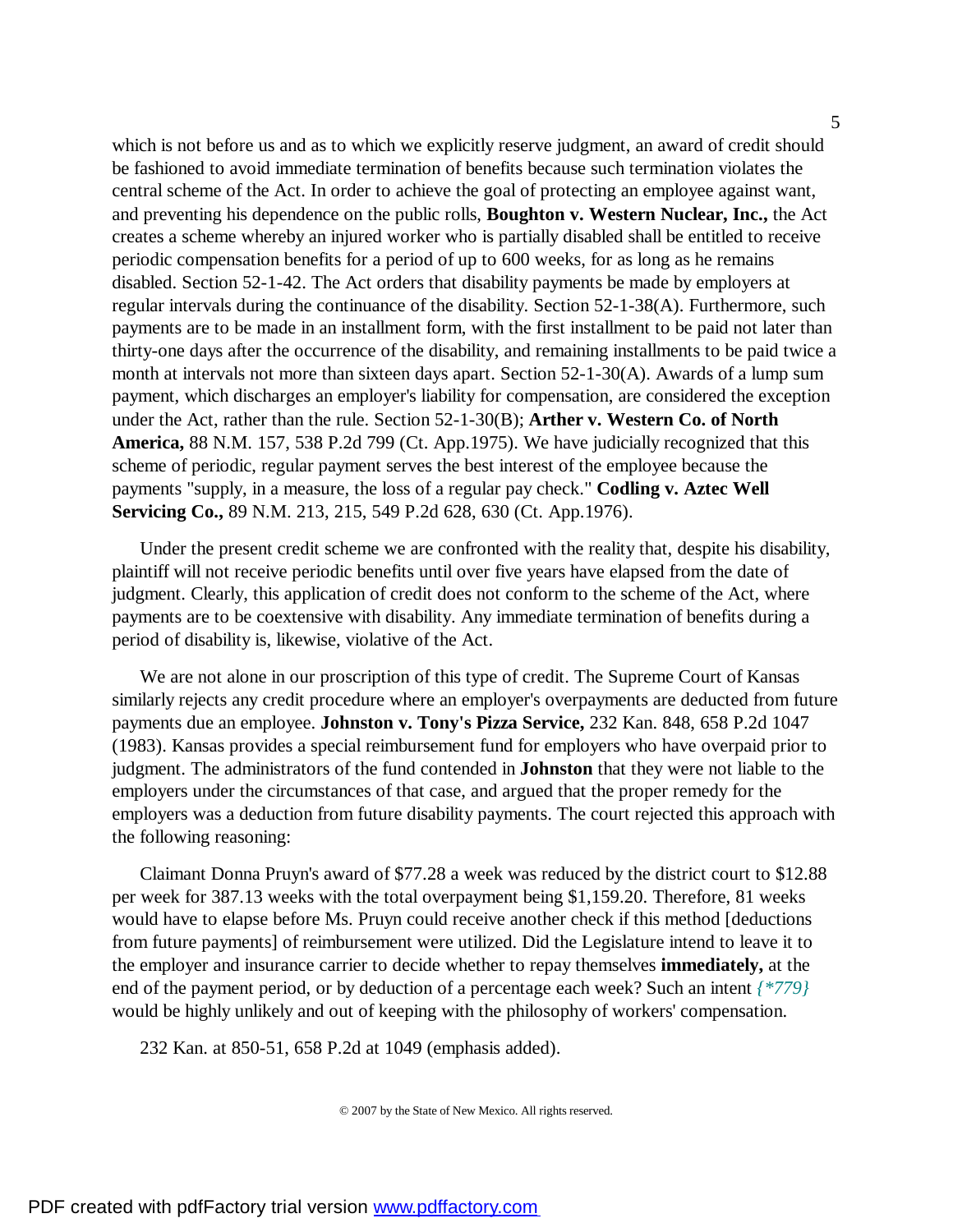Because we disallow the form of credit applied in this case, we must decide what constitutes an appropriate form of credit so as to give meaning to our holding. We do not, however, decide on one exclusive form of credit, but rather authorize the trial court to make a choice from one of several acceptable schemes, dependent upon the circumstances of each case. First, a credit which serves to shorten the compensation period while providing for immediate post-judgment payments of disability is, in our view, one acceptable credit. **See Dodgen v. St. Paul Fire & Marine; Jacks v. Banister Pipelines America.** Under this credit, the amount of overpayment would be deducted from the total value of the award. Payments would commence immediately after judgment but, because of the reduction, would run over a shorter number of weeks. We have no doubt that a worker could, in fact, be seriously inconvenienced by such a shortening of the maximum number of weeks. However, we see this approach as a possible equitable balance between the goals of the Act relating to compensation, and our recognition that "fundamental fairness" must be employed on the issue of overpayment. By not immediately terminating post-judgment benefits, we adhere to the policies of the Act. By shortening the compensation period, we provide for a credit.

Second, a credit applied under **Smith** is also an acceptable credit, provided, however, that no significant reduction occurs in the amount of each payment. Such a reduction would undermine the specific goal of the Act to supply the loss of a regular pay check. **Codling v. Aztec Well Servicing Co.** We are aware that "significant reduction" is an imprecise term. However, we know of no other way of formulating a general rule as to credit. We leave the determination of what constitutes "significant reduction" to the trial court, to be applied under the circumstances of each individual case.

In addition to these forms of dollar-for-dollar credit, a credit is also available based upon the number of weeks for which the overpayments are made. This credit represents another way of shortening the compensation period. We note that, in its judgment, the trial court already provided defendants with a credit of seventy-four weeks for prejudgment payments in the amount of \$29.33. These weeks are to be deducted from the maximum period of 600 weeks. **See** § 52-1-42. We recognize also that other jurisdictions provide credit for prejudgment disability payments, based upon the number of weeks such payments are made. **Humpty Dumpty v. Moorehead,** 569 P.2d 998 (Okl.1977). We see no reason why the overpayment may not be credited in this fashion. The overpayments are, in essence, equivalent to prejudgment disability payments for which credit on the week-by-week basis is already given. Therefore, in the present case, this method would reduce the compensation period by an additional seventy-four weeks beyond that credit already specified in the judgment. While a dollar-for-dollar recovery is not realized under this method, it is, nevertheless, an option where a dollar-for-dollar credit would effectively undermine the goal of providing the employee with a periodic amount during the period of disability.

To summarize, although we disallow the credit awarded on the facts of this case, we hold that the trial court has discretion to make an award of credit which balances the compensation goals of the Act against the principle of fundamental fairness toward the employer. The trial judge must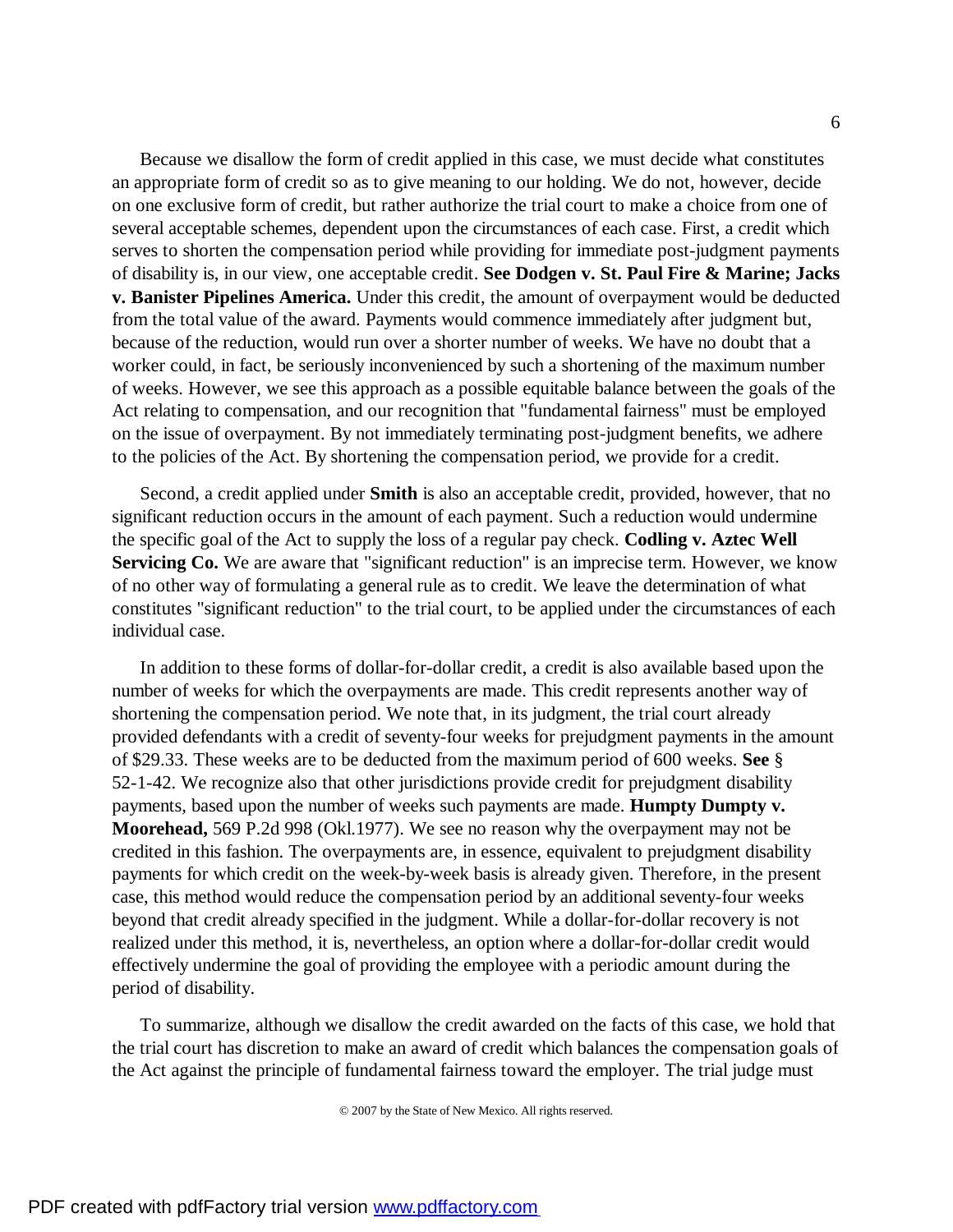take into account the following factors: (1) the circumstances under which overpayment occurred, and (2) the impact of a dollar-for-dollar credit on the value of periodic payments awarded to the worker.

If an employer intended overpayments to represent a gratuity, no credit is available. If an employer for some reason acted in bad faith in making the overpayments, no credit is available. If the employer did not *{\*780}* act gratuitously, nor in bad faith, and if a dollar-for-dollar credit would not undermine the compensation goals of the Act, then the trial court should order such a credit. If, however, a dollar-for-dollar credit is inappropriate on such a basis, then the trial court may order a week-for-week credit.

#### II. **Premature Filing**

Defendants claim that the case should have been dismissed as having been prematurely filed. Section 52-1-69 provides:

No claim shall be filed by any workman who is receiving maximum compensation benefits; provided, however, a workman claiming additional compensation benefits, because of his employer's alleged failure to provide a safety device, may file suit therefor, but in such event only the safety device issue may be determined therein.

Defendants contend that, since plaintiff was receiving maximum compensation benefits, the case was prematurely filed by plaintiff for any claim other than the safety device issue. Defendants' pretrial motion on this ground was denied. The trial court denied the motion to dismiss for premature filing for the following reason:

The basis for payments to date is scheduled injury and because I am of the opinion that this is not a scheduled injury case, I find that the Plaintiff stood a risk of letting the statute of limitations run before the scheduled injury benefits terminated[;] the case was not prematurely filed.

The trial court was correct in its ruling. After May 9, 1982, Rockwood notified plaintiff that future payments would be made as scheduled injury benefits for a 60% disability for loss of use of the non-dextrous hand. However, rather than paying benefits as required by the statute, Section 52-1-43, which would have been \$80.00 per week for a period of 110 weeks (60% of plaintiff's maximum weekly benefits), Rockwood paid \$133.34 per week (maximum weekly benefits) for a period of sixty-six weeks. Sixty-six weeks is 60% of the 110 weeks provided for in Section 52-1-43(A). Apparently, \$133.34 would be the maximum benefit available to plaintiff under total disability. In other words, instead of paying plaintiff 60% compensation for the required number of weeks under the statute, Rockwood paid the maximum benefits for 60% of the weeks required by the statute. Defendants argue that, since maximum weekly benefits available for total disability were being paid, the action filed by plaintiff was premature under Section 52-1-69.

Because of Rockwood's method of paying compensation, plaintiff claims he was left with the following two choices: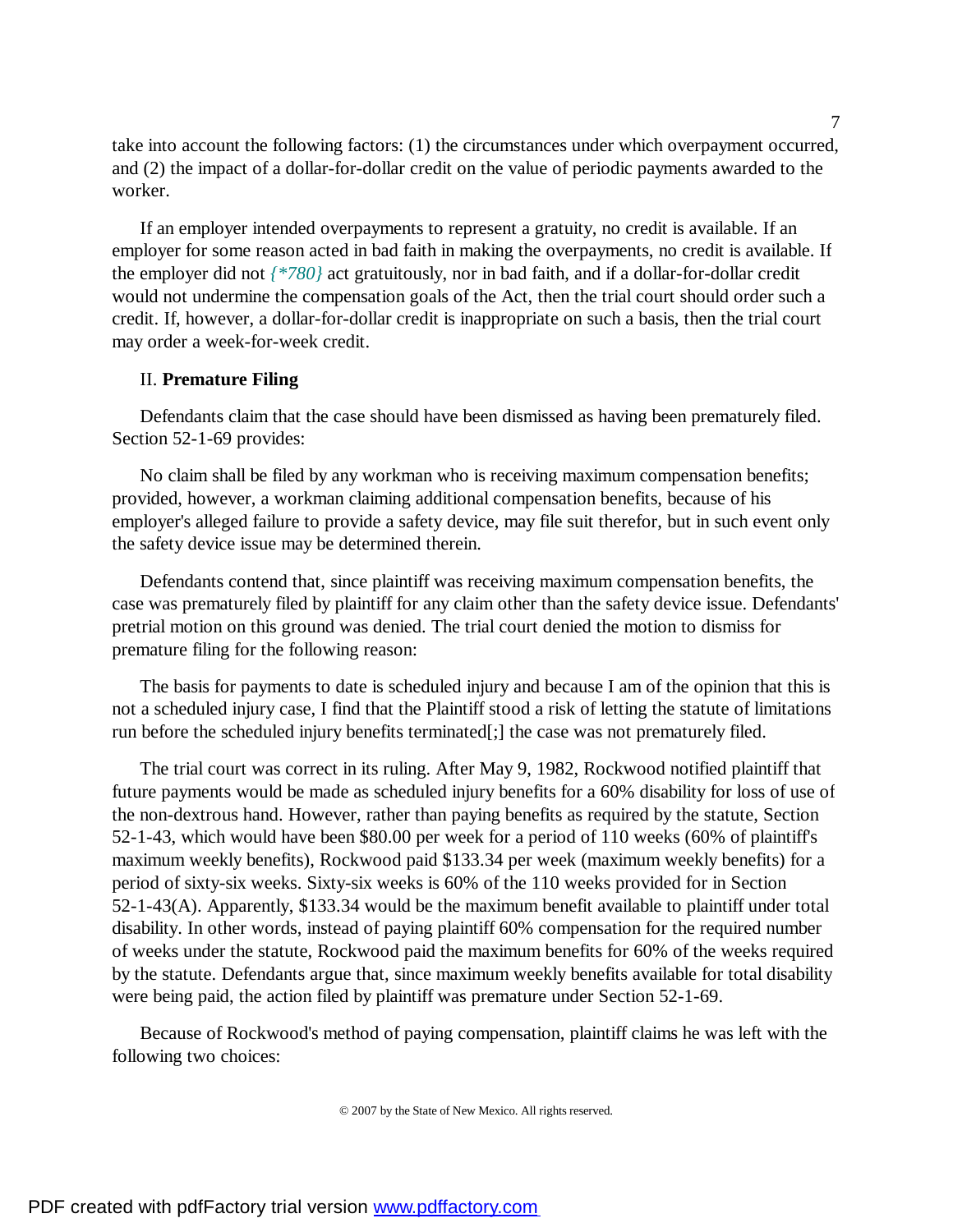1. Do I wait until the end of sixty-six (66) weeks to assert my claim for benefits exceeding 60% disability to the hand under the Scheduled Injury Section and then be faced with the claim that the Statute of Limitations bars my claim for benefits?

2. Do I file my claim for benefits in excess of the 60% Scheduled Injury benefits to the hand and be faced with the claim that my lawsuit is premature?

Plaintiff chose the latter course.

Maximum compensation benefits, as used in Section 52-1-69, refers to maximum compensation benefit payments for disability. **Minnerup v. Stewart Brothers Drilling Co.,** 93 N.M. 561, 603 P.2d 300 (Ct. App.1979); **Rollins v. Albuquerque Public Schools,** 92 N.M. 795, 595 P.2d 765 (Ct. App.1979). It is clear that compensation benefits for 60% disability for loss of use of a scheduled member are not maximum compensation benefits under the statute. Furthermore, at the commencement of this scheduled member payment period, Rockwood declined to make benefit payments for a separate and distinct psychiatric impairment. Plaintiff then promptly filed his complaint, knowing at the time that he had sustained a psychiatric impairment. He sought disability benefits in excess of the 60% scheduled injury benefits which Rockwood intended to pay.

*{\*781}* We will not sustain defendants' claim that they were paying maximum compensation benefits when Rockwood, in fact, was denying benefits for psychiatric impairment and paying scheduled member benefits based on a 60% disability. We see this action as amounting to a refusal to compensate for more than a scheduled injury. Such refusal commences the statute of limitations from the date of notice that other benefits will not be paid. **Gonzales v. Gackle Drilling Co.,** 67 N.M. 130, 353 P.2d 353 (1960). Plaintiff did not prematurely file his claim because the refusal required the filing of the claim to prevent the running of the statute. **Id.** The trial court is affirmed on this issue.

## III. **Attorney Fees**

Defendants challenge the trial court's award of attorney fees on three grounds: First, they allege that the trial court abused its discretion in awarding attorney fees to plaintiff because (a) compensation benefits were not refused and, therefore, he is not entitled to attorney fees, (b) the award of attorney fees is grossly disproportionate with the amount of compensation awarded, and (c) plaintiff did not collect compensation in excess of the amounts offered by defendants prior to the filing of the lawsuit; second, defendants argue that the trial court erred in failing to consider the present value of the award and the amount of attorney fees normally charged; and third, that the trial court failed to consider the conduct of plaintiff's attorneys in refusing to engage in good faith settlement negotiations.

The amount of attorney fees awarded in a case are within the discretion of the trial court, and the trial court should be affirmed unless it acted beyond reason. **Bufalino v. Safeway Stores,**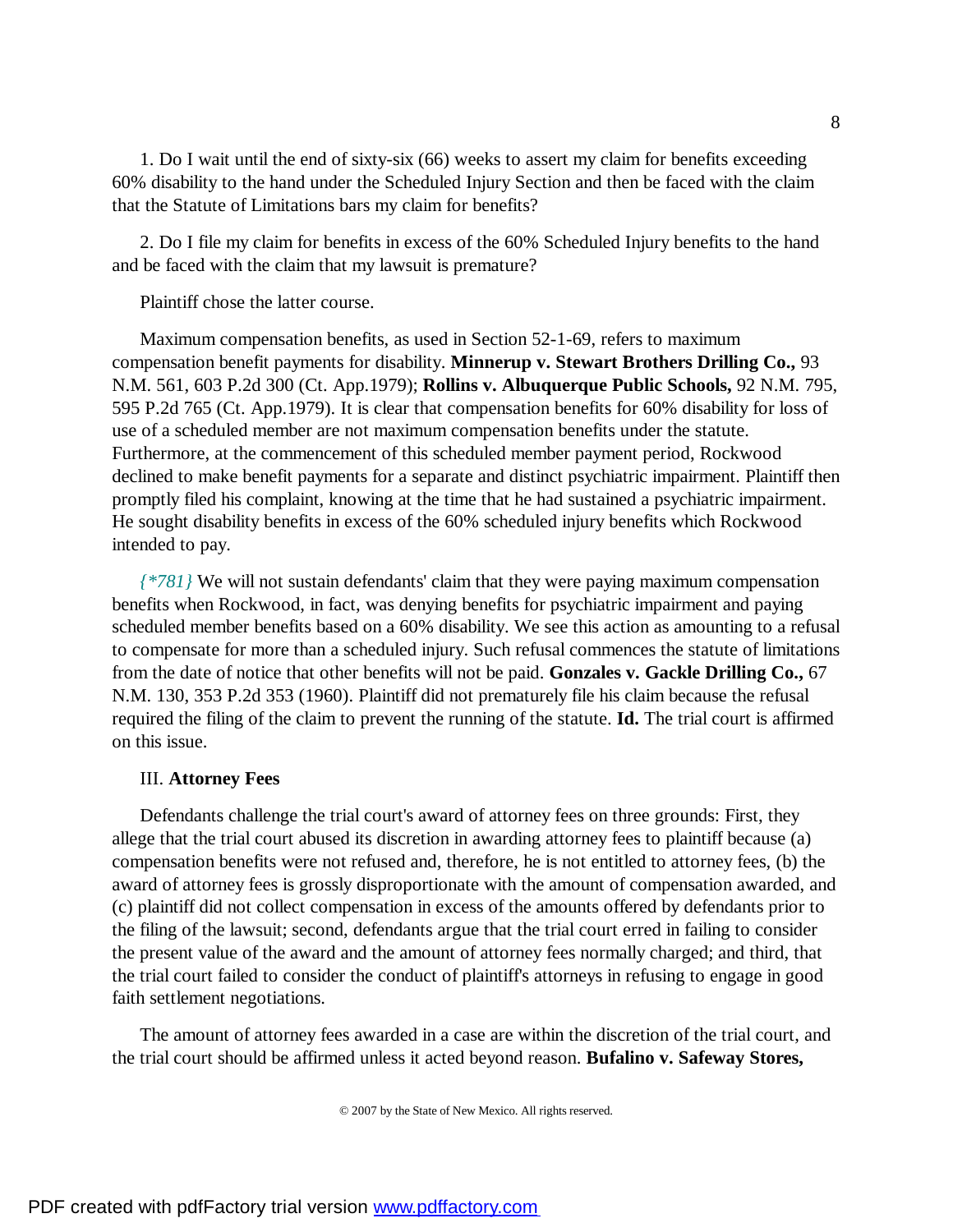**Inc.,** 98 N.M. 560, 650 P.2d 844 (Ct. App.1982). Judicial discretion is an equitable determination of what is just and proper under the circumstances; judicial discretion is abused when the action taken is arbitrary and capricious. **Alber v. Nolle,** 98 N.M. 100, 645 P.2d 456 (Ct. App.1982). An abuse of discretion occurs when the court acts in an arbitrary and capricious manner. **State v. Madrigal,** 85 N.M. 496, 513 P.2d 1278 (Ct. App.1973). An abuse of discretion is an act of the court exceeding the bound of reason. **Wirth v. Commercial Resources, Inc.,** 96 N.M. 340, 630 P.2d 292 (Ct. App.1981).

After the trial in this case, a supplemental hearing was held September 9, 1983 in which the court heard evidence on the issue of attorney fees and argument on issues regarding payment of deposition costs and the defendants' claim for credit for overpayment. The matter of plaintiff's claim for attorney fees was submitted to the court upon deposition, affidavits and testimony from two attorneys. The trial judge entered a letter opinion dated October 4, 1983 in which he stated:

I have reviewed the file, including **all depositions,** and affidavits and the testimony of Mr. O'Friel and the deposition of Judge Franchini. Taking all of this into account, plus my own observations and experience on the bench, and applying the standards of **Fryar v. Johnsen,** I will award \$14,000.00, plus gross receipt tax as attorney's fees. [Emphasis in original.]

Plaintiff and defendants then submitted requested findings of fact and conclusions of law on the issue of attorney fees, and the trial court entered its findings of fact and conclusions of law which carefully set forth the basis for the court's opinion on this issue.

The trial court stated that all depositions were reviewed in connection with its determination on this issue. The depositions of ten witnesses were taken in connection with this case. The trial of the case took two days, plus a further hearing and supplemental deposition subsequent to trial on the merits. The trial court found that plaintiff's attorneys had expended 325 hours in preparation and trial time, and the court's findings of fact show that the court had a substantial evidentiary basis for making its determination and carefully considered and evaluated the various factors required to be considered in making an *{\*782}* award of attorney fees in worker's compensation cases under **Fryar v. Johnsen,** 93 N.M. 485, 601 P.2d 718 (1979). The trial court did not abuse its discretion and, therefore, defendants' Points II (B) and (C) (as listed in defendants' brief-in-chief) are without merit since the record indicates a careful consideration of these issues by the trial court.

Defendants' contention, furthermore, that plaintiff's compensation benefits were not refused has been answered under our discussion of premature filing. We concluded that, in effect, there was a refusal to pay all benefits to which the plaintiff was entitled. Defendants' contention is without merit.

As for defendants' argument that the trial court erred in not considering the amount of fees normally charged in the community, it should be noted that defendants did not request a finding of fact on this issue. This failure to request a finding precludes a review of the claim of error on